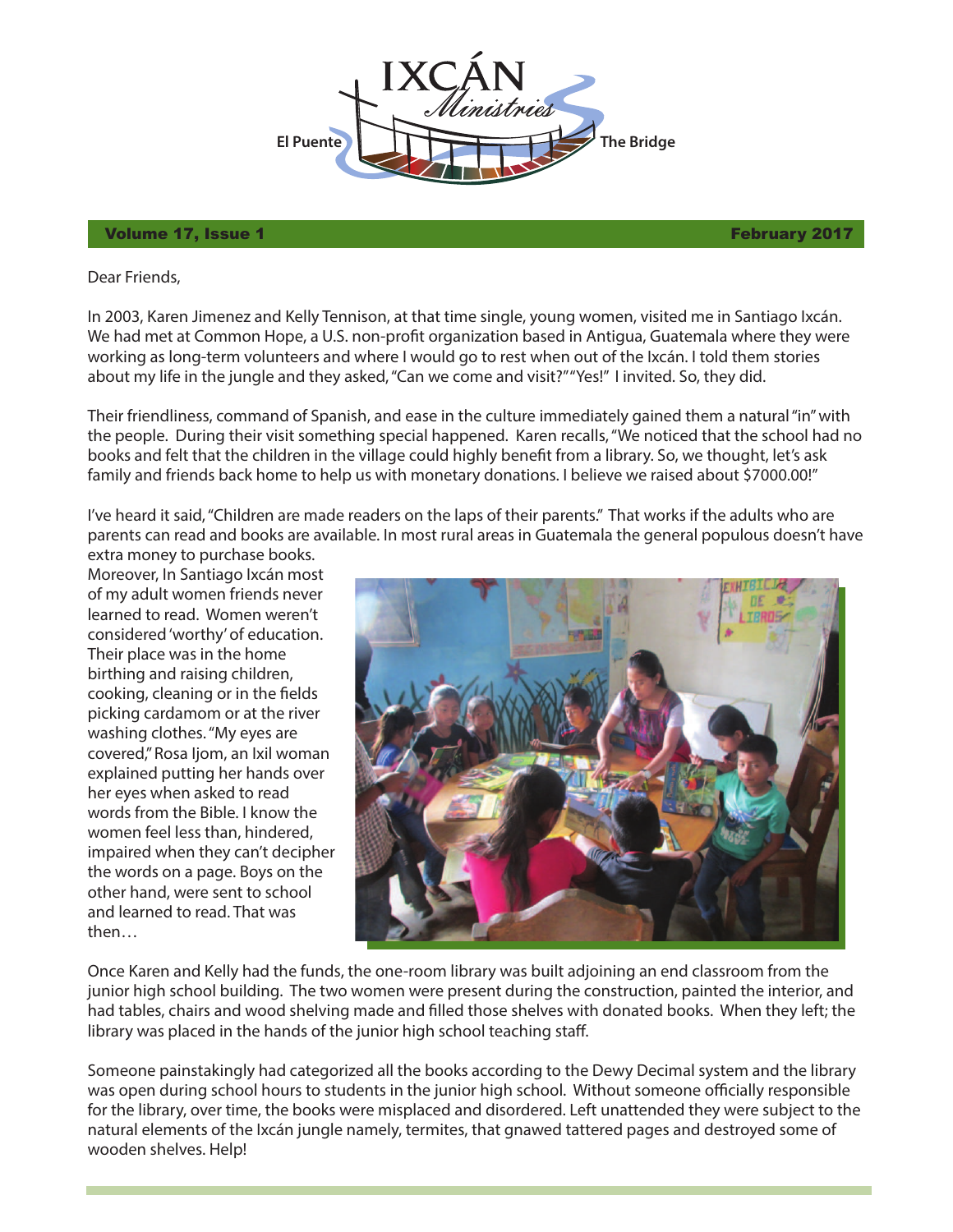About two years ago, Professor Samuel, the director of the junior high school said to me, "Could you get the library running again?"

I consulted with Ixcán Ministries Board of Directors and they unanimously agreed that I pursue reviving the library. So, community leaders in education and I, formed a local volunteer committee to oversee the library project. The committee searched for possible candidates in the village and found Juana Velasco, one of our young, capable, unemployed teachers. Juana was excited! Ixcán Ministries hired her to be our first official librarian.



The problem was no one in the village knew what a library really was and how one functioned.

I consulted Common Hope's librarian and she led me to an organization in Antigua, Guatemala that does training for librarians. We sent Juana and then acting president of the library committee, Miguel Solis (her father), to Antigua to learn. In addition to training, the organization donated hundreds of thin paperback children's books for our Ixcán library!

Between trainings, Juana spent long hours cleaning, categorizing, and

putting into order the books old and new. She cleaned and organized the library space itself. It wasn't easy. Finally, we reopened the door of the ordered and fresh library space to the children in grades pre-school through primary coordinating planned visits through their teachers. I knew we were making progress when I heard five year old Moises, my little neighbor boy tell me, "Hoy, fuimos a la biblioteca!" Today, we went to the library! He was excited.

Once the idea caught on children inundated the small over crowed space and Juana could no longer run the library program alone. To help her, we hired first one person who didn't work out, then another who moved away months later. Meanwhile, Juana had married and had become pregnant. Now what?

Juana felt that under the circumstances she should quit her job; but, God had other plans. Her husband, Rolando, was very supportive of her working out of the home and is also a teacher. He felt called to help. So, we hired Rolando and now he and Juana run the library! They live only about five minutes away and we worked out a schedule that would fit everybody's needs and still offer regular hours for the library's operation.

We are still learning and developing. Presently the children from grades pre – 6th come in turns to the library in the mornings to read and to receive reading reinforcement. In addition, Rolando works two afternoons a week for children, youth or adults who need a book for research, homework, or just for the joy of reading a good story. The country newspaper the Prensa Libre is purchased once a week and brought from Playa Grande to be available for those who want news. Some of the younger children during recess come to do coloring pages, read and just hang out with Juana!

Who would have known that the dream of two women from the U.S. would get children excited about books, about reading in a remote jungle village?

We hope that the children of Santiago Ixcán continue to expand their worlds through the magic of good books. I recently read a quote from Vera Nazarian that says, "Whenever you read a good book, somewhere in the world a door opens to allow in more light."

Let those doors open. Let the light shine.

Sincerely,

Kathy Snider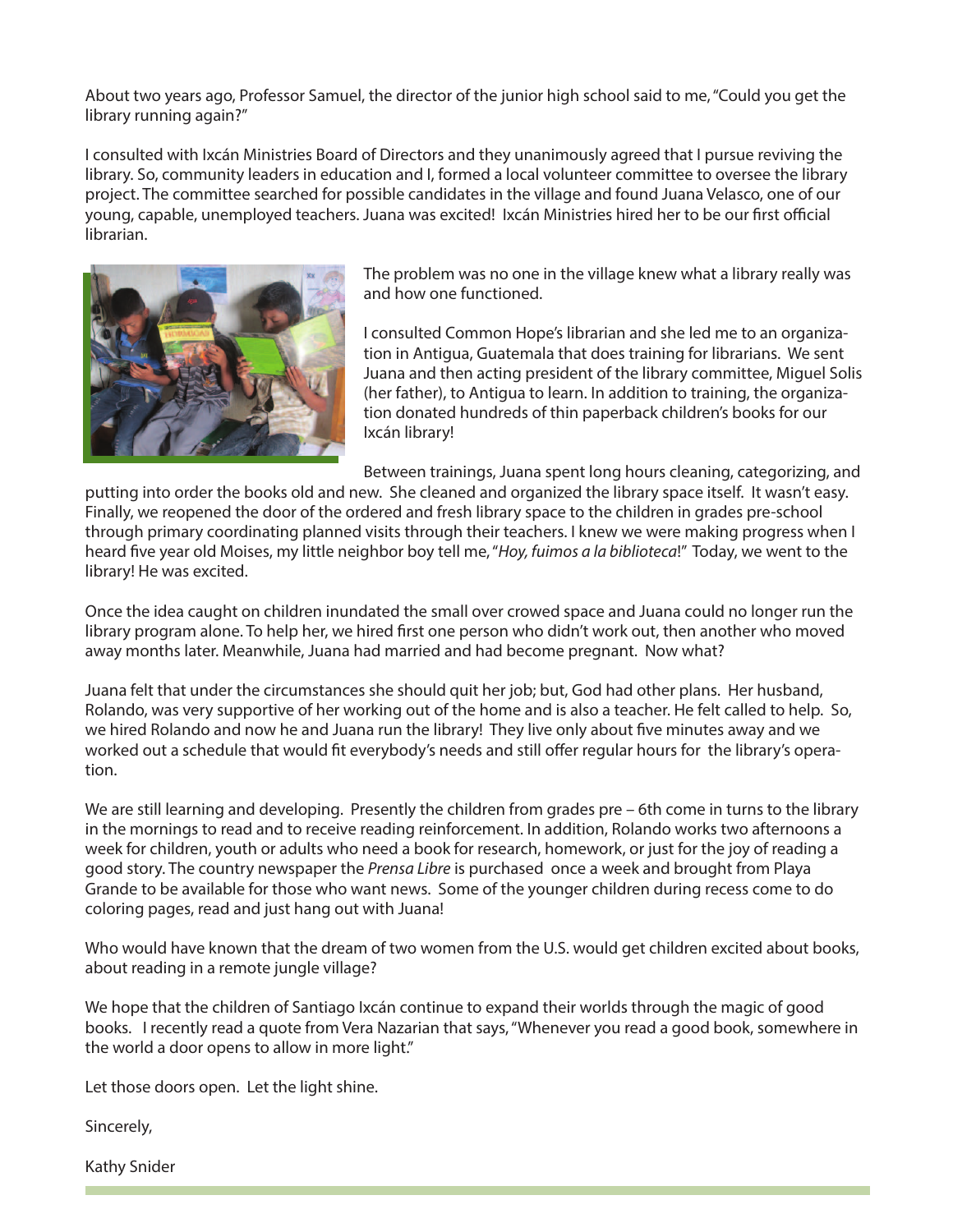## **Mission Update:**

Just a recap of our involvement in education: In 2000, we were blessed by a generous donor from the U.S. to build a Jr. High School; later we developed a scholarship program for local youth who can't afford to go to school, and we revitalized the library that Karen and Kelly built. By these means we hope to empower boys and girls to read, study and learn. (It's working! This year there are 39 girls and 61 boys studying in our Junior High School!)

**Library news:** We recently replaced all the original shelving in the library with new shelves made from a better, longer- lasting wood.

**Note:** If anyone wants to donate money to go directly for the library please indicate so on your check. We are in desperate need for a bigger space!

The house for Cándido and his family (from our December newsletter) was built in mid-January…they are happily relocated in their new home.

Alicia (from our October newsletter) is alive and well!

Kathy is presently in North Dakota doing reverse mission activities, writing and overseeing the mission through contact with on the ground leadership in Santiago Ixcán.



**Cándido and his family Alicia**



## **OUR MISSION STATEMENT**

Ixcán Ministries is a Christian lay mission serving as a ministry of presence with the Maya people in the Ixcán jungle of Guatemala. We act as a bridge between cultures for the exchange of gifts to transform lives and society.

Ixcán Ministries is a 501(c) 3 organization. Your contributions are tax deductible.

Contact us or send a donation to: Ixcán Ministries **PO Box 51** Mandan, ND 58554

www.ixcanministries.org ixcan\_ministries@yahoo.com Marlane Peterson, President (701) 426-9276

Purchase Ixcán Creations products at: Tienda Marleny (please call 701-426-9276 to shop)